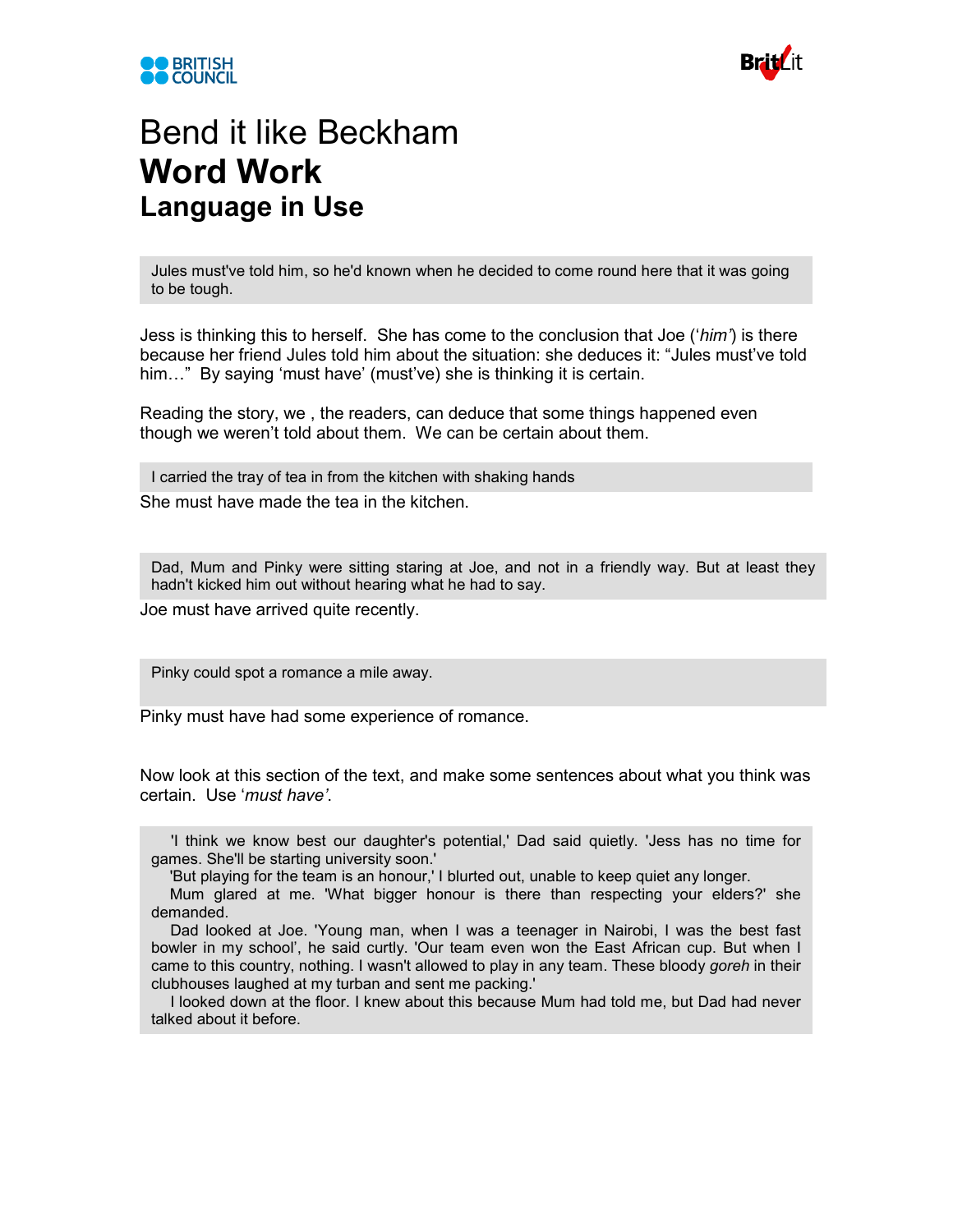



2. It is important to realise that '*must have'* is not the natural past of '*must'*. You will know that we often use the verb '*to have'* after a modal verb to make the past:

\_\_\_\_\_\_\_\_\_\_\_\_\_\_\_\_\_\_\_\_\_\_\_\_\_\_\_\_\_\_\_\_\_\_\_\_\_\_\_\_\_\_\_\_\_\_\_\_\_\_\_\_\_\_\_\_\_\_\_\_\_\_\_\_\_\_\_\_\_\_

\_\_\_\_\_\_\_\_\_\_\_\_\_\_\_\_\_\_\_\_\_\_\_\_\_\_\_\_\_\_\_\_\_\_\_\_\_\_\_\_\_\_\_\_\_\_\_\_\_\_\_\_\_\_\_\_\_\_\_\_\_\_\_\_\_\_\_\_\_\_

\_\_\_\_\_\_\_\_\_\_\_\_\_\_\_\_\_\_\_\_\_\_\_\_\_\_\_\_\_\_\_\_\_\_\_\_\_\_\_\_\_\_\_\_\_\_\_\_\_\_\_\_\_\_\_\_\_\_\_\_\_\_\_\_\_\_\_\_\_\_

\_\_\_\_\_\_\_\_\_\_\_\_\_\_\_\_\_\_\_\_\_\_\_\_\_\_\_\_\_\_\_\_\_\_\_\_\_\_\_\_\_\_\_\_\_\_\_\_\_\_\_\_\_\_\_\_\_\_\_\_\_\_\_\_\_\_\_\_\_\_

 e.g. *He might cook dinner tonight. He might have been here earlier.*

 However, if you want to make the past of '*must'* you need to use '*had to'* e.g. *They must catch the train to Évora at eight. (It's an obligation)*

*They had to catch the train to Évora at eight. (It was an obligation)* If you said

*They must have caught the train to Évora at eight* (It was certain that they did)

The negative of *must have* is *can't have*.

*Joe must have decided to come to the house to resolve the problem. Joe can't have known how difficult Jess's parents would be.*

 Both *must have* and *can't have* – if used with 'surely' – work as exclamations: *Surely Jess must have known they would disapprove! Surely Joe can't have ignored their hostility!*

Look at the section of text and the sentences you have already made How many new sentences can you make using *'must', 'must have', 'can't have'* or *'had to'*?

## **Optional Extra Box!**

Note that '*have'* added to '*would'* or '*should'* talks about unreal past events. Some people call this the conditional tense.

*I would have chosen the blue chairs if I'd known how comfortable they were. (The speaker didn't choose the blue chairs) She should have talked to her doctor instead of her sister-in-law.* **(***She spoke to her sister-in-law, not her doctor)*

\* \* \* \* \*

Also, *would have* is often used to make assumptions.

*It would have been typical of Mark to get into a temper over such a small problem.*

*The British would have set up an enquiry to deal with that situation.*

*The Portuguese would have cooked the chicken over coals.*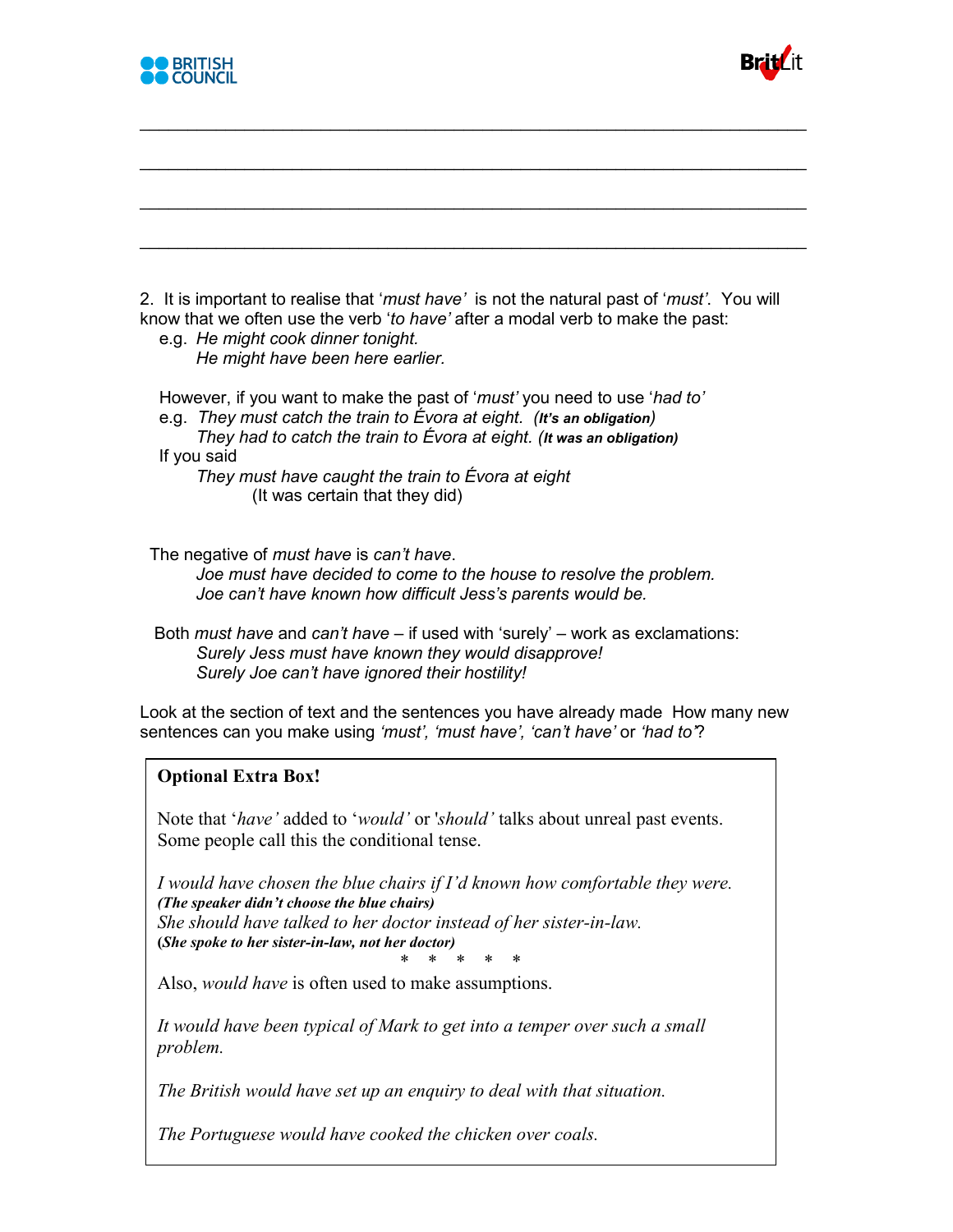



## Bend it like Beckham **Word Work Glossary**

The following words appear in the extract from Narinder Dhami's book 'Bend it like Beckham' featured in this kit. The definitions are accurate for the context of this story, but may vary in different contexts.

barge in *arrive announced* cartwheeled *use hands and feet alternatively to turn in circles* reach a point where it seems no one can win dribbling *run and keep the ball at your feet* fab *fabulous; fantastic* fast bowler *in the game of cricket, someone who delivers the ball quickly* filthy look *show immense displeasure in the way you look at someone* flipping *jumping; feeling excited and nervous at the same time* glared *looked angrily* goalie *goal keeper* grin *wide, happy smile showing teeth* gutted *feeling devastated; very upset* lead *feeling very heavy* let's stuff 'em *let's beat them properly* mock-sexy pout *pushing out lips, pretending to look sexy* muttered *spoke quietly; hardly heard* niggling *worrying; causing anxiety* no pushover *not easy* on strike *refuse to work* pep talk *talk designed to encourage a team to do well* rattling *making a clicking noise* roar *noise made by a large crowd of people* scorched down the road *drove a car very quickly* second wind *find some extra, hidden strength* shrieking *crying* sternly *seriously* trudged *walking as if feet were very heavy* unfounded *without cause or reason* were all up for *everyone was keen or interested to do it* wheeze *breathing noisily* whipped out *made appear suddenly* whisked out of *taken away quickly* wobbling *shaking; shaking and moving unsteadily*